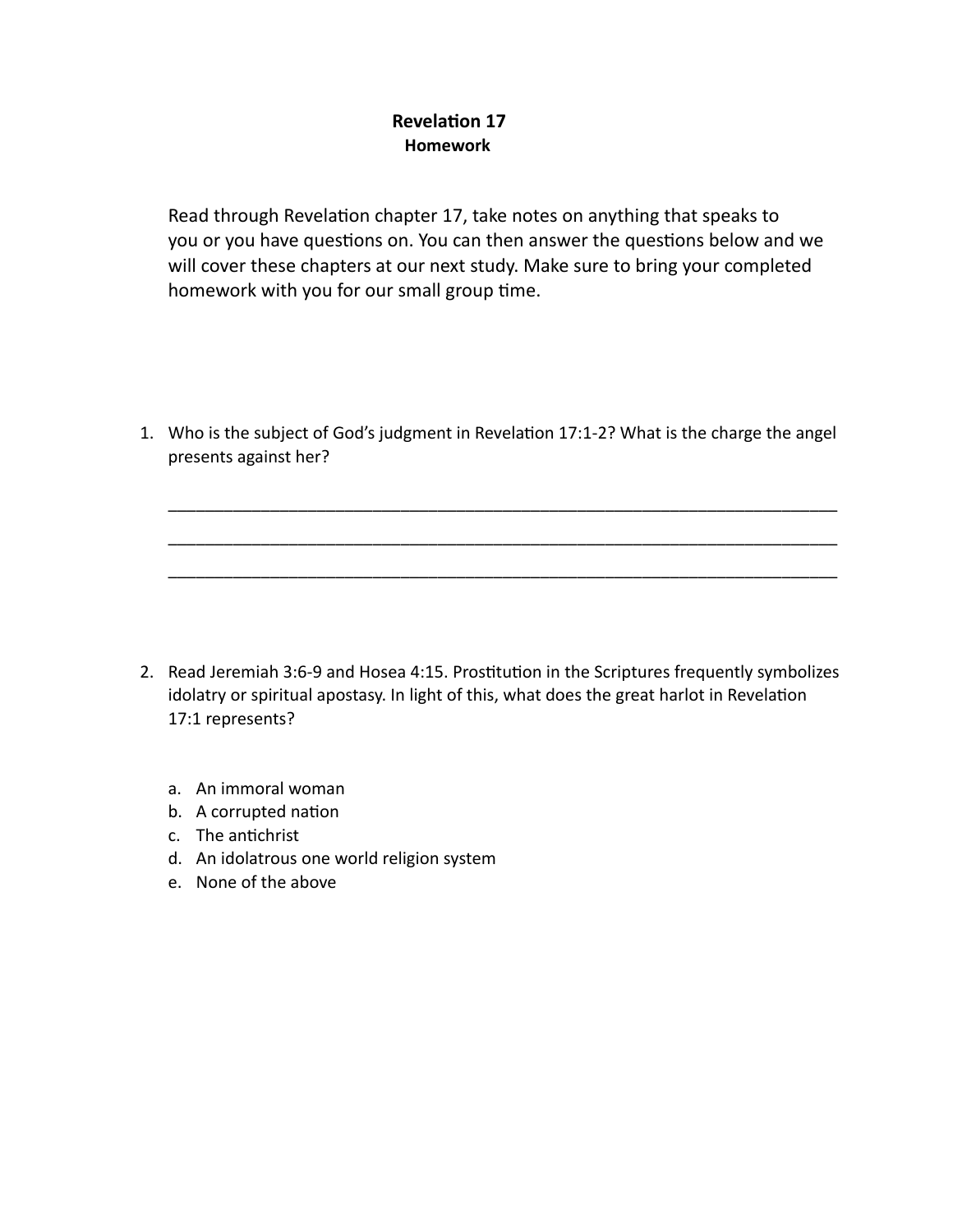- 3. We are told that the great harlot sits on 'many waters'.
	- a. What does 'many waters' represent? Read Revelation 15:15

b. Do you see the religions of the world today walking in the direction of a one exclusive unified religion? What are some of the common beliefs that you thing they would share?

4. In 17:3 the Harlot rides a scarlet beast. We also saw the beast in Revelation 13:1. Do you know who the beast represents?

- 5. In the title written on her forehead (17:5), the great harlot or Babylon the great is described as a mystery. Read 2 Thessalonians 2:7
	- a. Do you find these two passages connected? How?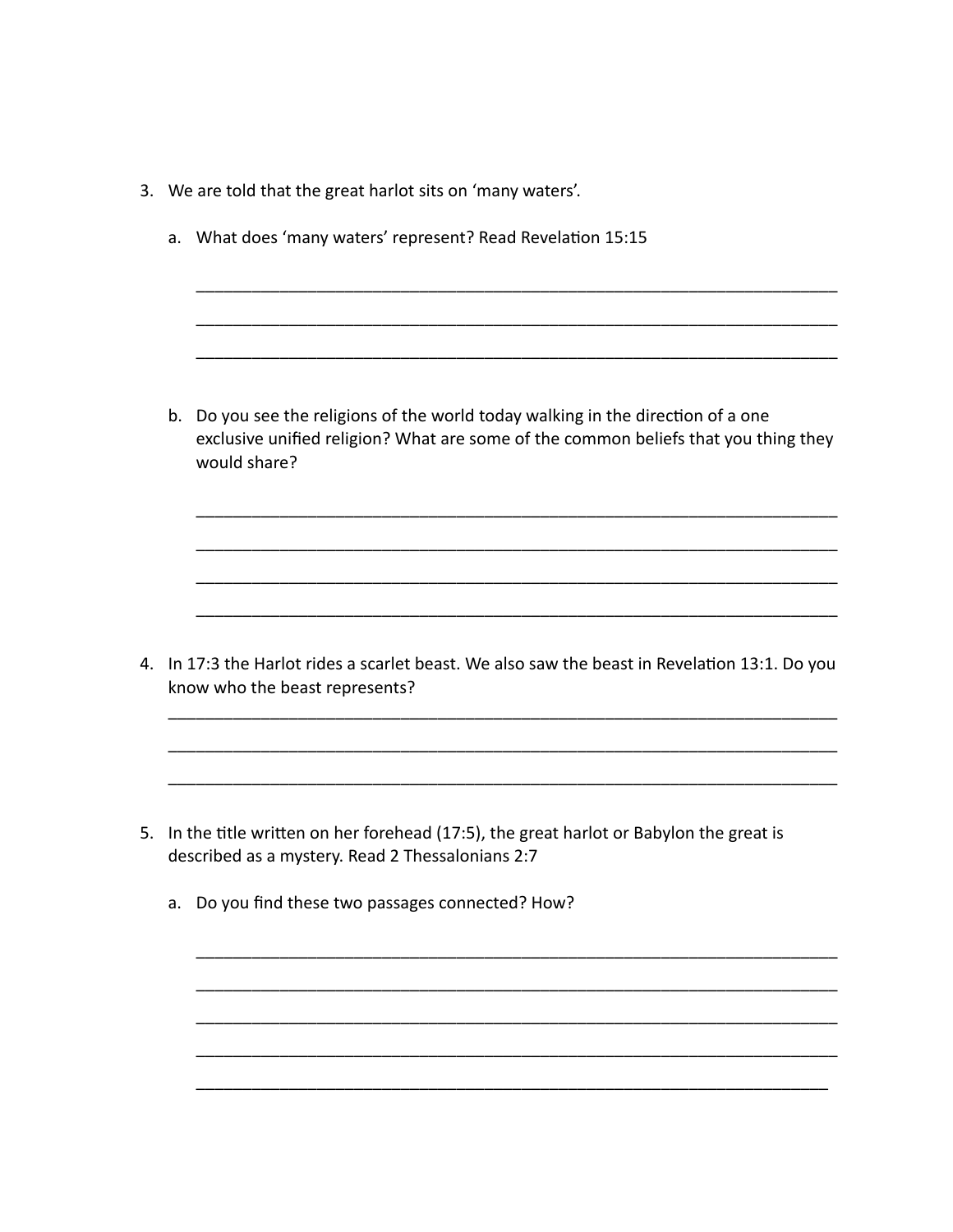|  | b. According to the same text written by Paul, there is someone restraining the mystery<br>of lawlessness. Who do you think could be? |
|--|---------------------------------------------------------------------------------------------------------------------------------------|
|  |                                                                                                                                       |
|  | 6. The beast or antichrist is described as having seven heads and ten horns in 17:7                                                   |
|  | a. What are the seven heads according to Revelation 17:9?                                                                             |
|  |                                                                                                                                       |
|  | b. What are the ten horns according to Revelation 17:12?                                                                              |
|  |                                                                                                                                       |
|  |                                                                                                                                       |

7. Revelation 17:12-13 seems to indicate that a confederation of nations will submit their power and authority to the beast for a brief period of time to reign with the beast. Read Revelation 17:4

\_\_\_\_\_\_\_\_\_\_\_\_\_\_\_\_\_\_\_\_\_\_\_\_\_\_\_\_\_\_\_\_\_\_\_\_\_\_\_\_\_\_\_\_\_\_\_\_\_\_\_\_\_\_\_\_\_\_\_\_\_\_\_\_\_\_\_\_\_

\_\_\_\_\_\_\_\_\_\_\_\_\_\_\_\_\_\_\_\_\_\_\_\_\_\_\_\_\_\_\_\_\_\_\_\_\_\_\_\_\_\_\_\_\_\_\_\_\_\_\_\_\_\_\_\_\_\_\_\_\_\_\_\_\_\_\_\_\_

\_\_\_\_\_\_\_\_\_\_\_\_\_\_\_\_\_\_\_\_\_\_\_\_\_\_\_\_\_\_\_\_\_\_\_\_\_\_\_\_\_\_\_\_\_\_\_\_\_\_\_\_\_\_\_\_\_\_\_\_\_\_\_\_\_\_\_\_\_

a. Who will they make war against it?